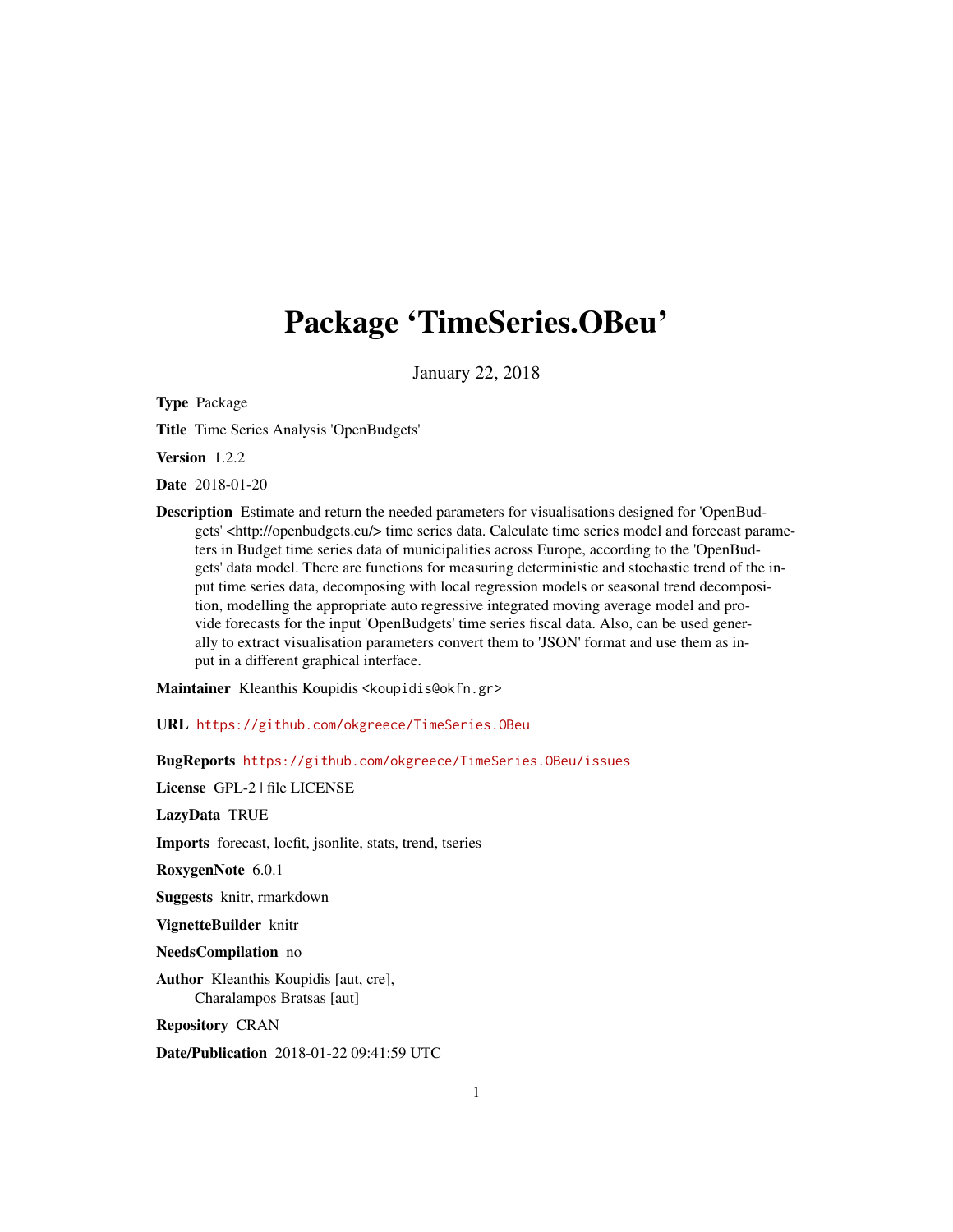## <span id="page-1-0"></span>R topics documented:

#### **Index** 2008 **[19](#page-18-0)99**

| Athens_approved_ts | Time series of Approved Expenditure Budget Phase of Municipality of |
|--------------------|---------------------------------------------------------------------|
|                    | <i>Athens</i>                                                       |

## Description

Time series data with the Approved Budget phase expenditure amounts of Municipality of Athens from 2004-2015

- The years of the recorded approved budget phase amounts
- The approved budget phase amounts of this time range

#### Format

A ts object with 12 approved amounts from 2004-2015

## Source

The ttl and rdf expenditure data are stored in: https://github.com/openbudgets/datasets/tree/master/greekmunicipalities/municipality-of-athens/dataset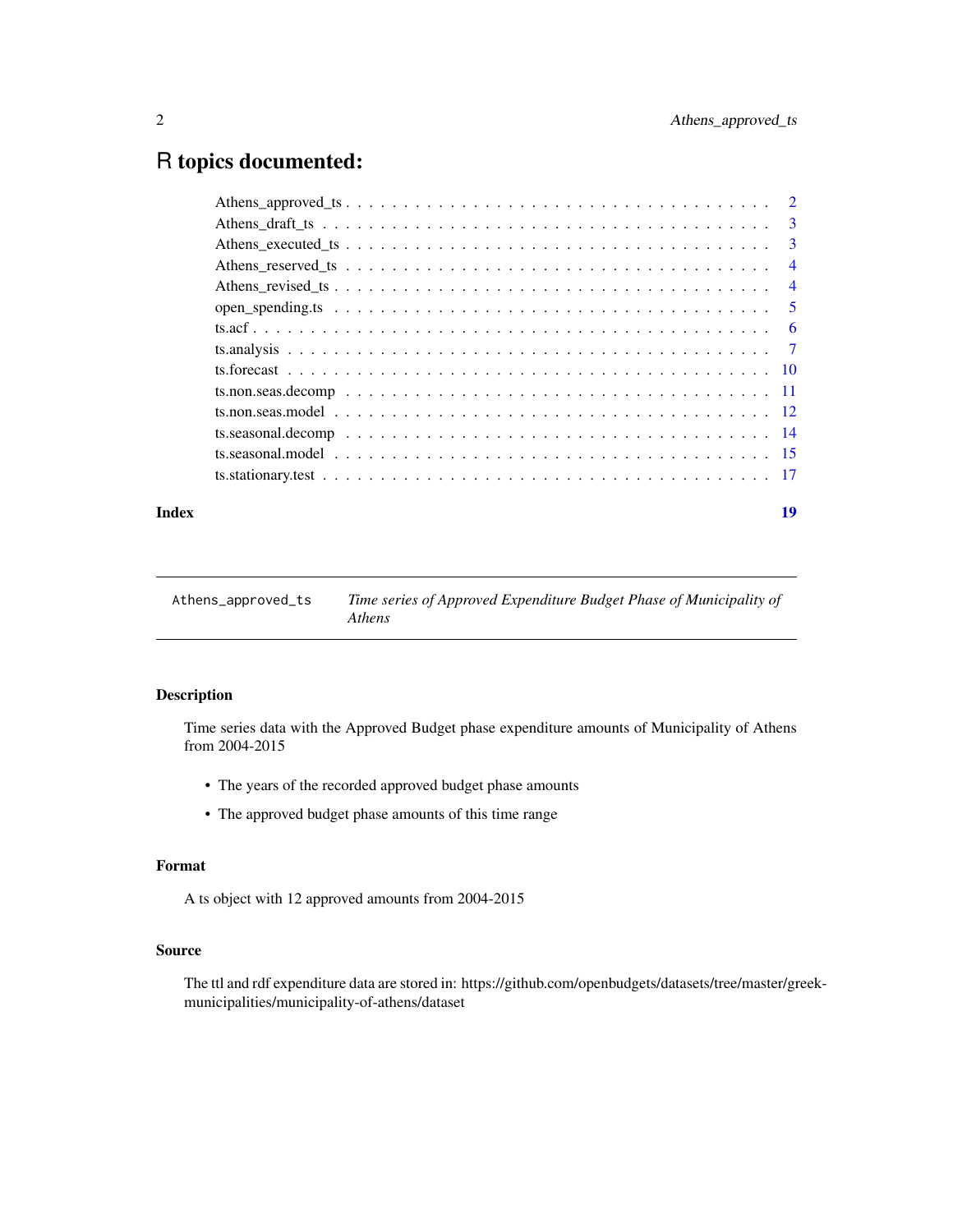<span id="page-2-0"></span>Athens\_draft\_ts *Time series of Draft Expenditure Budget Phase of Municipality of Athens*

## Description

Time series data with the Draft Budget phase expenditure amounts of Municipality of Athens from 2004-2015

- The years of the recorded draft budget phase amounts.
- The draft budget phase amounts of this time range.

## Format

A ts object with 12 draft amounts from 2004-2015

#### Source

The ttl and rdf expenditure data are stored in: https://github.com/openbudgets/datasets/tree/master/greekmunicipalities/municipality-of-athens/dataset

| Athens executed ts | Time series of Executed Expenditure Budget Phase of Municipality of |
|--------------------|---------------------------------------------------------------------|
|                    | <i>Athens</i>                                                       |

#### Description

Time series data with the Executed Budget phase expenditure amounts of Municipality of Athens from 2004-2015

- The years of the recorded executed budget phase amounts.
- The executed budget phase amounts of this time range.

#### Format

A ts object with 12 draft amounts from 2004-2015

#### Source

The ttl and rdf expenditure data are stored in: https://github.com/openbudgets/datasets/tree/master/greekmunicipalities/municipality-of-athens/dataset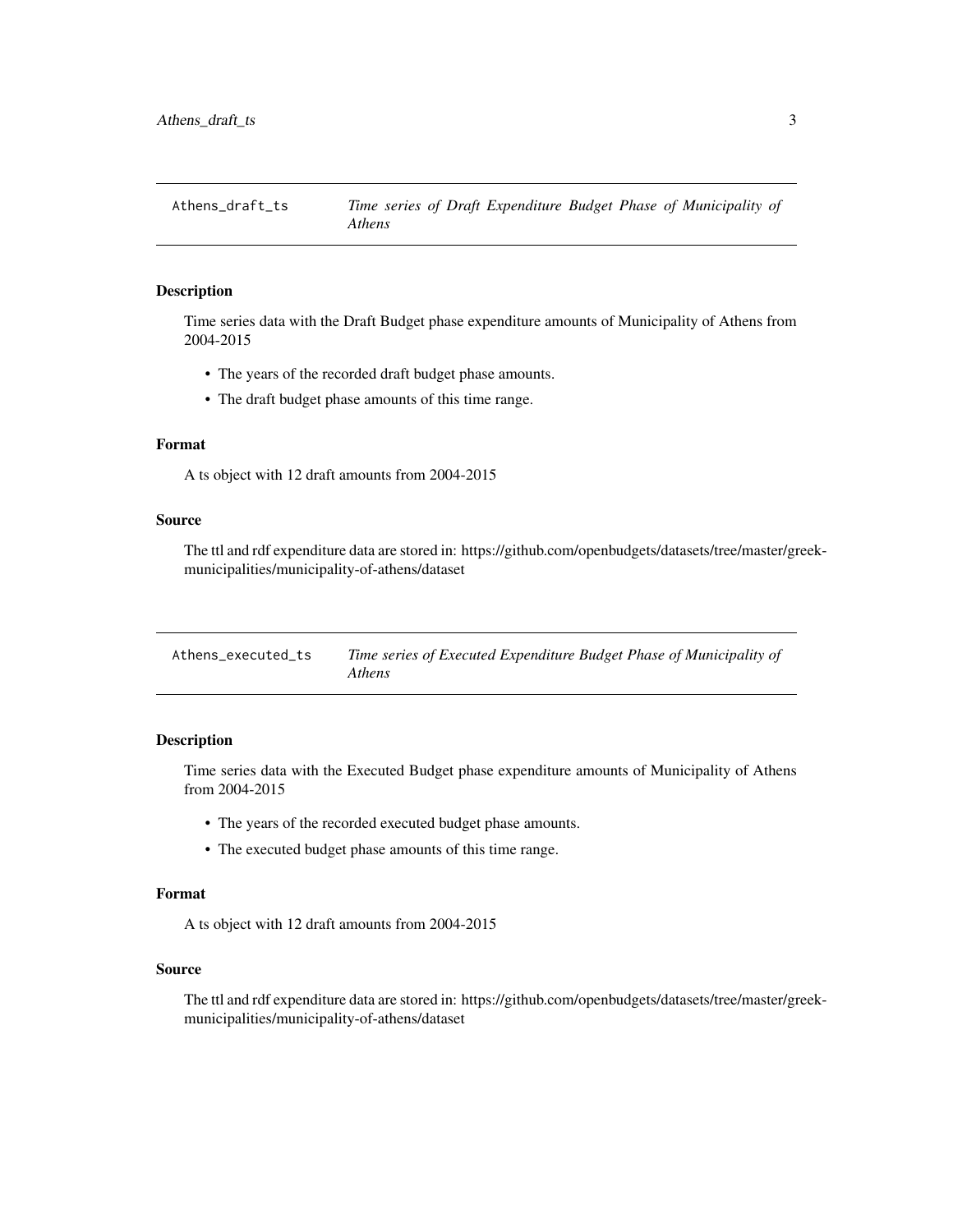<span id="page-3-0"></span>

## Description

Time series data with the Reserved Budget phase expenditure amounts of Municipality of Athens from 2004-2015

- The years of the recorded reserved budget phase amounts.
- The reserved budget phase amounts of this time range.

## Format

A ts object with 12 reserved amounts from 2004-2015

#### Source

The ttl and rdf expenditure data are stored in: https://github.com/openbudgets/datasets/tree/master/greekmunicipalities/municipality-of-athens/dataset

| Athens revised ts | Time series of Revised Expenditure Budget Phase of Municipality of |
|-------------------|--------------------------------------------------------------------|
|                   | <i>Athens</i>                                                      |

#### Description

Time series data with the Revised Budget phase expenditure amounts of Municipality of Athens from 2004-2015

- The years of the recorded revised budget phase amounts.
- The revised budget phase amounts of this time range.

#### Format

A ts object with 12 revised amounts from 2004-2015

#### Source

The ttl and rdf expenditure data are stored in: https://github.com/openbudgets/datasets/tree/master/greekmunicipalities/municipality-of-athens/dataset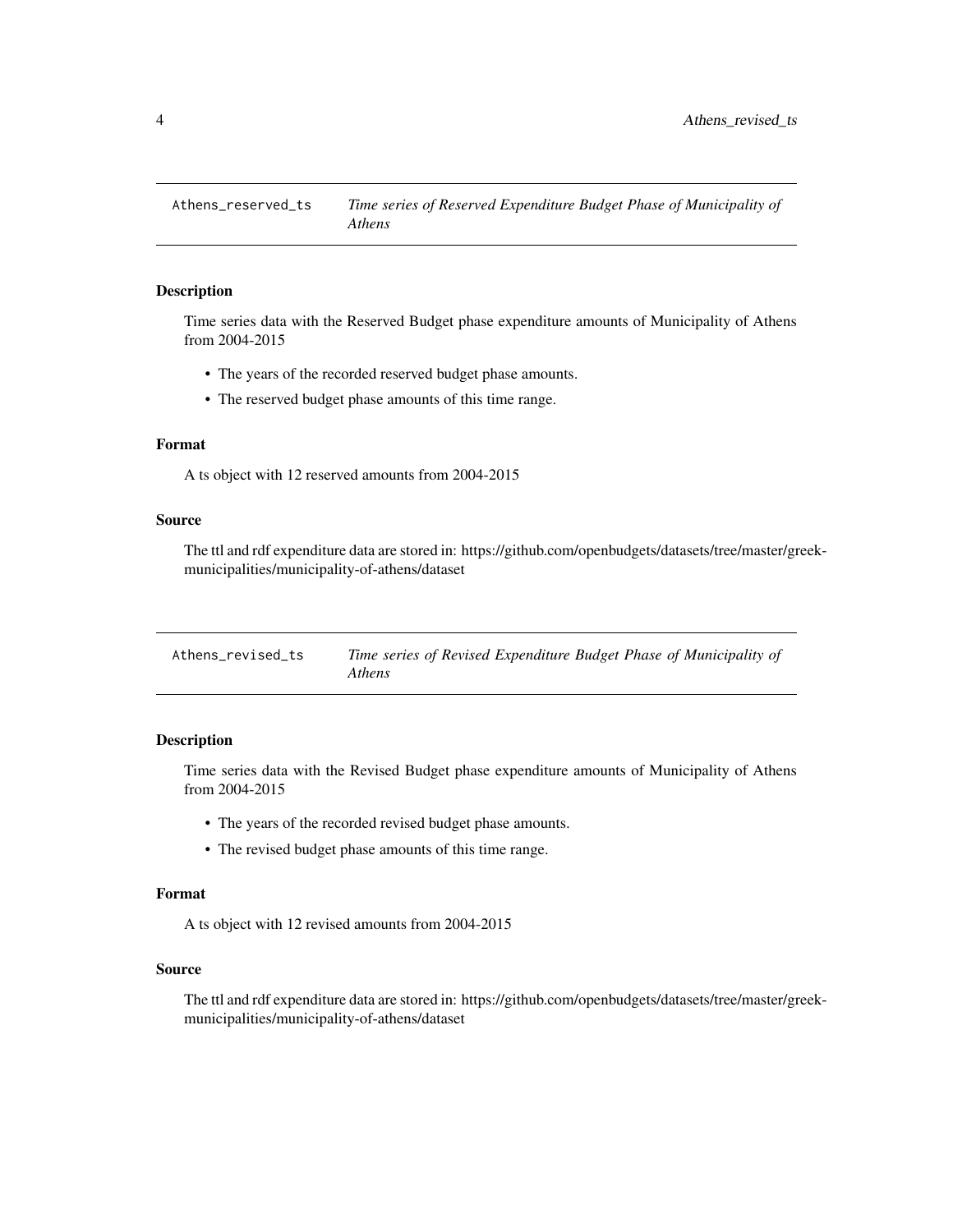<span id="page-4-0"></span>open\_spending.ts *Read and analyze univariate time series data from Open Spending API*

## Description

Extract and analyze univariate time series data from Open Spending API, using the ts.analysis function.

## Usage

```
open_spending.ts(json_data,time,amount,order=NULL,prediction_steps=1)
```
## Arguments

| ison_data        | The ison string, URL or file from Open Spending API                   |
|------------------|-----------------------------------------------------------------------|
| time             | Specify the time label of the json time series data                   |
| amount           | Specify the amount label of the ison time series data                 |
| order            | An integer vector of length 3 specifying the order of the Arima model |
| prediction_steps |                                                                       |
|                  | The number of prediction steps                                        |

## Details

This function extracts the time series data provided by the Open Spending API, in order to return the results from the [ts.analysis](#page-6-1) function.

## Value

A json string with the resulted parameters of the ts.analysis function.

#### Author(s)

Kleanthis Koupidis

## See Also

[ts.analysis](#page-6-1)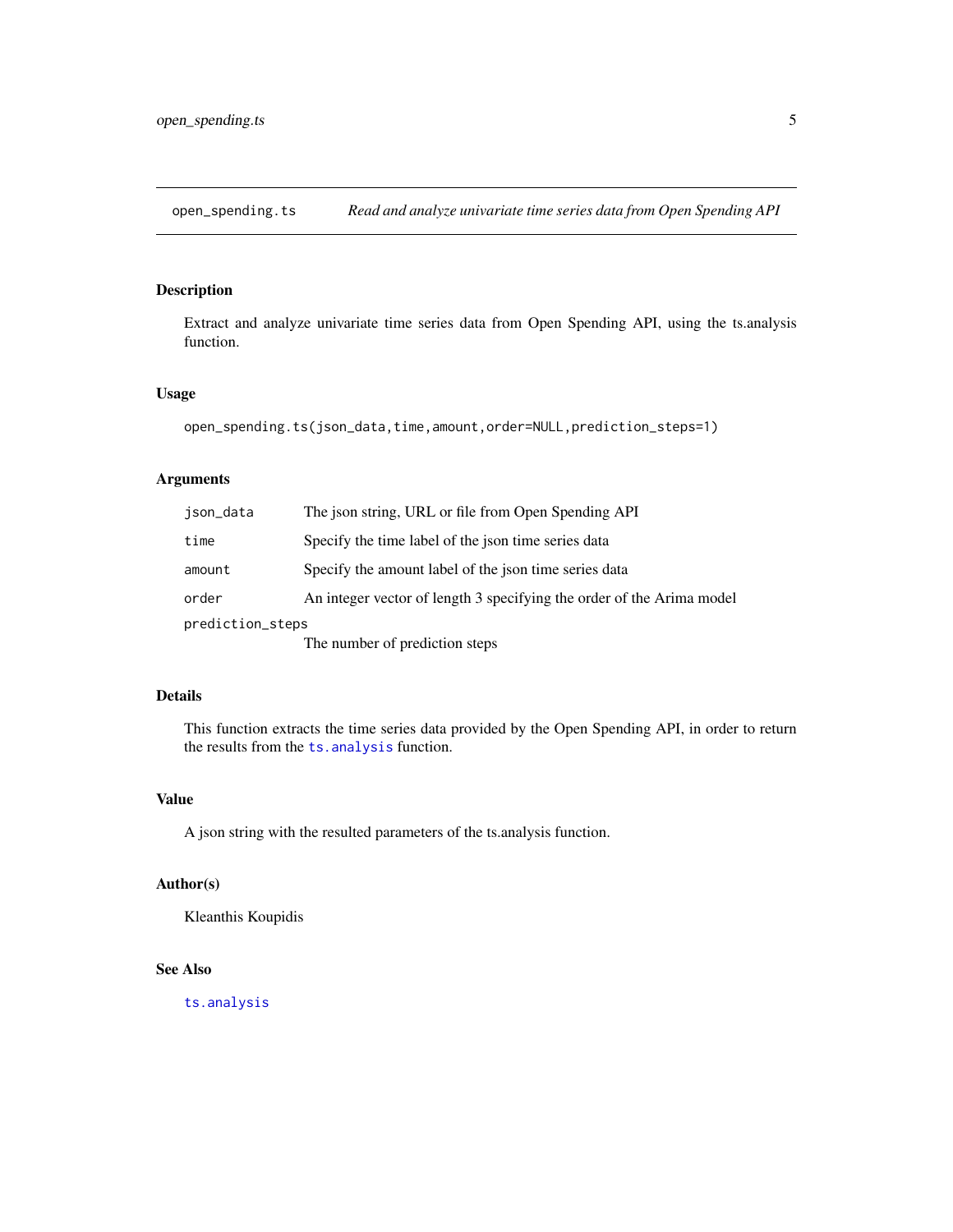<span id="page-5-0"></span>6 ts.acf the state of the state of the state of the state of the state of the state of the state of the state of the state of the state of the state of the state of the state of the state of the state of the state of the s

<span id="page-5-1"></span>

## **Description**

This function is included in ts.analysis function and aims to extract the ACF and PACF details of the input time series data and the ACF, PACF of the residuals after fitting an Arima model.

#### Usage

ts.acf(tsdata, model\_residuals, a=0.95, tojson=F)

## Arguments

| tsdata          | The input univariate time series data                                   |
|-----------------|-------------------------------------------------------------------------|
| model_residuals |                                                                         |
|                 | The model's residuals after fitting a model to the time series          |
| a               | The significant level (default $a=0.95$ )                               |
| tojson          | If TRUE the results are returned in json format, default returns a list |

## Details

This function is used internally in ts.analysis function and the output is a list with grouped ACF and PACF parameters of the input time series data, as well as the ACF and PACF parameters of the residuals needed for the graphical purposes in OBEU.

#### Value

A list with the parameters:

- acf.parameters:
	- acf The estimated acf values of the input time series
	- acf.lag The lags at which the acf is estimated
	- confidence.interval.up The upper limit of the confidence interval
	- confidence.interval.low The lower limit of the confidence interval
- pacf.parameters:
	- pacf The estimated pacf values of the input time series
	- pacf.lag The lags at which the pacf is estimated
	- confidence.interval.up The upper limit of the confidence interval
	- confidence.interval.low The lower limit of the confidence interval
- acf.residuals.parameters:
	- acf.res The estimated acf values of the model residuals
	- acf.res.lag The lags at which the acf is estimated of the model residuals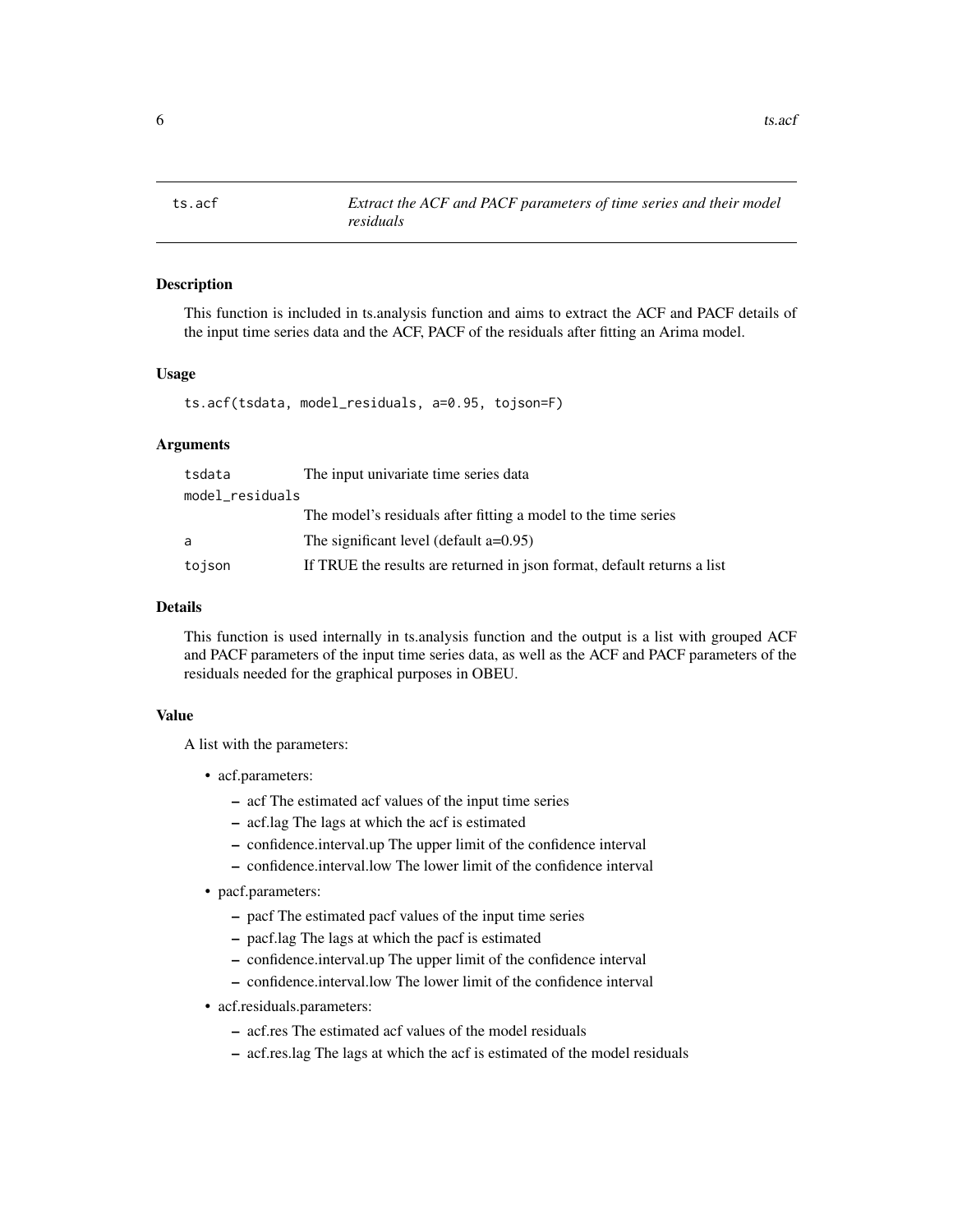## <span id="page-6-0"></span>ts.analysis 7

- confidence.interval.up The upper limit of the confidence interval
- confidence.interval.low The lower limit of the confidence interval
- pacf.residuals.parameters:
	- pacf.res The estimated pacf values of the model residuals
	- pacf.res.lag The lags at which the pacf is estimated of the model residuals
	- confidence.interval.up The upper limit of the confidence interval
	- confidence.interval.low The lower limit of the confidence interval

## Author(s)

Kleanthis Koupidis

## See Also

[ts.analysis](#page-6-1), [Acf](#page-0-0), [Pacf](#page-0-0)

## Examples

ts.acf(Athens\_draft\_ts)

<span id="page-6-1"></span>

| ts.analysis | Time series analysis results for OBEU Time series |
|-------------|---------------------------------------------------|
|-------------|---------------------------------------------------|

## Description

Univariate time series analysis for short and long time series data using the appropriate model.

## Usage

```
ts.analysis(tsdata, x.order=NULL, prediction.steps=1, tojson=T)
```
## Arguments

| tsdata           | The input univariate time series data                                   |
|------------------|-------------------------------------------------------------------------|
| x.order          | An integer vector of length 3 specifying the order of the Arima model   |
| prediction.steps |                                                                         |
|                  | The number of prediction steps                                          |
| tojson           | If TRUE the results are returned in json format, default returns a list |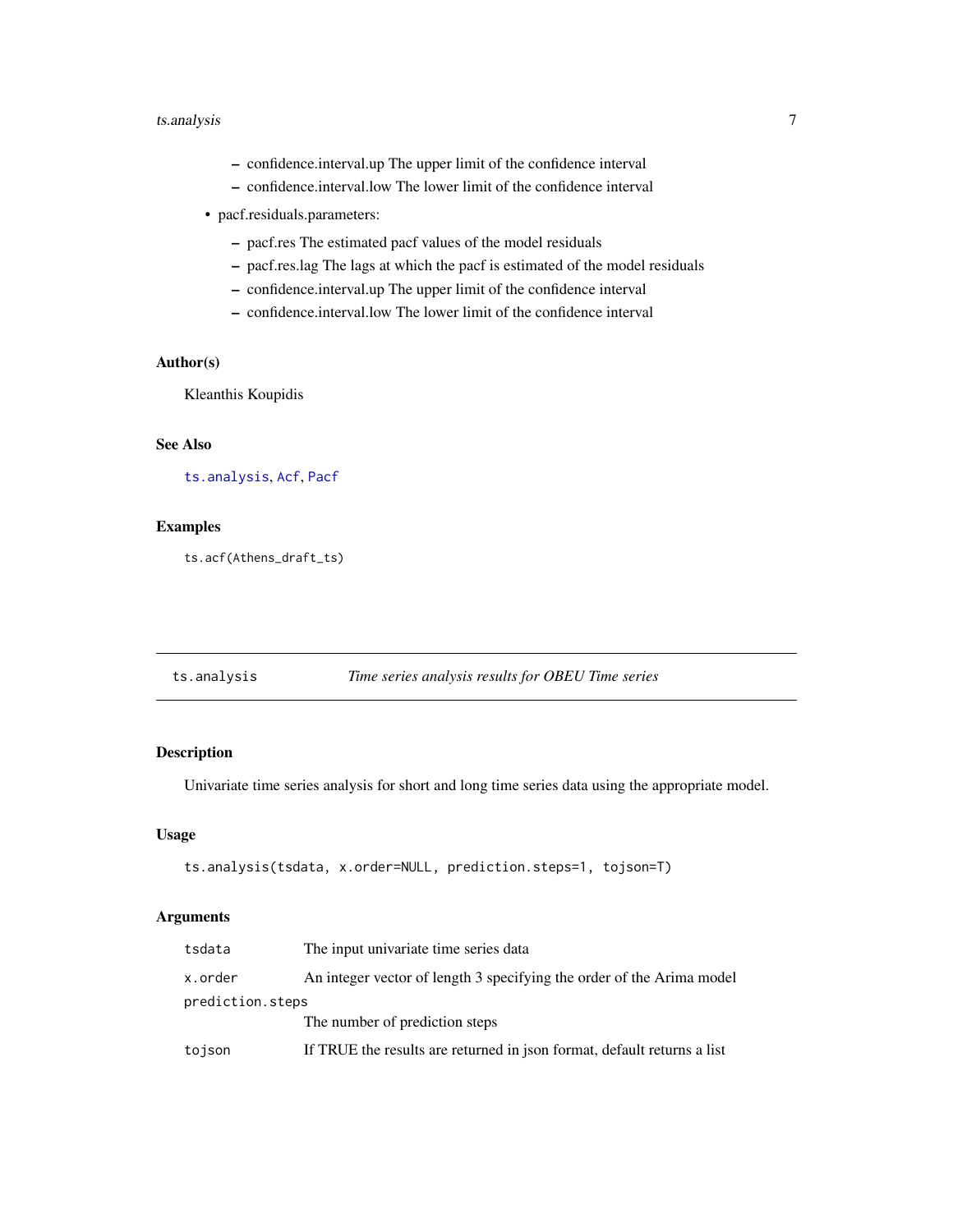#### <span id="page-7-0"></span>Details

This function automatically tests for stationarity of the input time series data using ts. stationary. test function. Depending the nature of the time series data and the stationary tests there are four branches: a.)short and non seasonal, b.)short and seasonal, c.)long and non seasonal and d.)long and seasonal. For branches a and c [ts.non.seas.model](#page-11-1) is used and for b and d [ts.seasonal.model](#page-14-1) is used.

This function also decomposes both seasonal and non seasonal time series through [ts.non.seas.decomp](#page-10-1) and ts. seasonal. decomp and forecasts h steps ahead the user selected(default h=1) using ts. forecast.

#### Value

A json string with the parameters:

- acf.param
	- acf.parameters:
		- \* acf The estimated acf values of the input time series
		- \* acf.lag The lags at which the acf is estimated
		- \* confidence.interval.up The upper limit of the confidence interval
		- \* confidence.interval.low The lower limit of the confidence interval
	- pacf.parameters:
		- \* pacf The estimated pacf values of the input time series
		- \* pacf.lag The lags at which the pacf is estimated
		- \* confidence.interval.up The upper limit of the confidence interval
		- \* confidence.interval.low The lower limit of the confidence interval
	- acf.residuals.parameters:
		- \* acf.res The estimated acf values of the model residuals
		- \* acf.res.lag The lags at which the acf is estimated of the model residuals
		- \* confidence.interval.up The upper limit of the confidence interval
		- \* confidence.interval.low The lower limit of the confidence interval
	- pacf.residuals.parameters:
		- \* pacf.res The estimated pacf values of the model residuals
		- \* pacf.res.lag The lags at which the pacf is estimated of the model residuals
		- \* confidence.interval.up The upper limit of the confidence interval
		- \* confidence.interval.low The lower limit of the confidence interval

#### • param

- stl.plot:
	- \* trend The estimated trend component
	- \* trend.ci.up The estimated up limit for trend component (for non seasonal time series)
	- \* trend.ci.low The estimated low limit for trend component (for non seasonal time series)
	- \* seasonal The estimated seasonal component
	- \* remainder The estimated remainder component
	- \* time The time of the series was sampled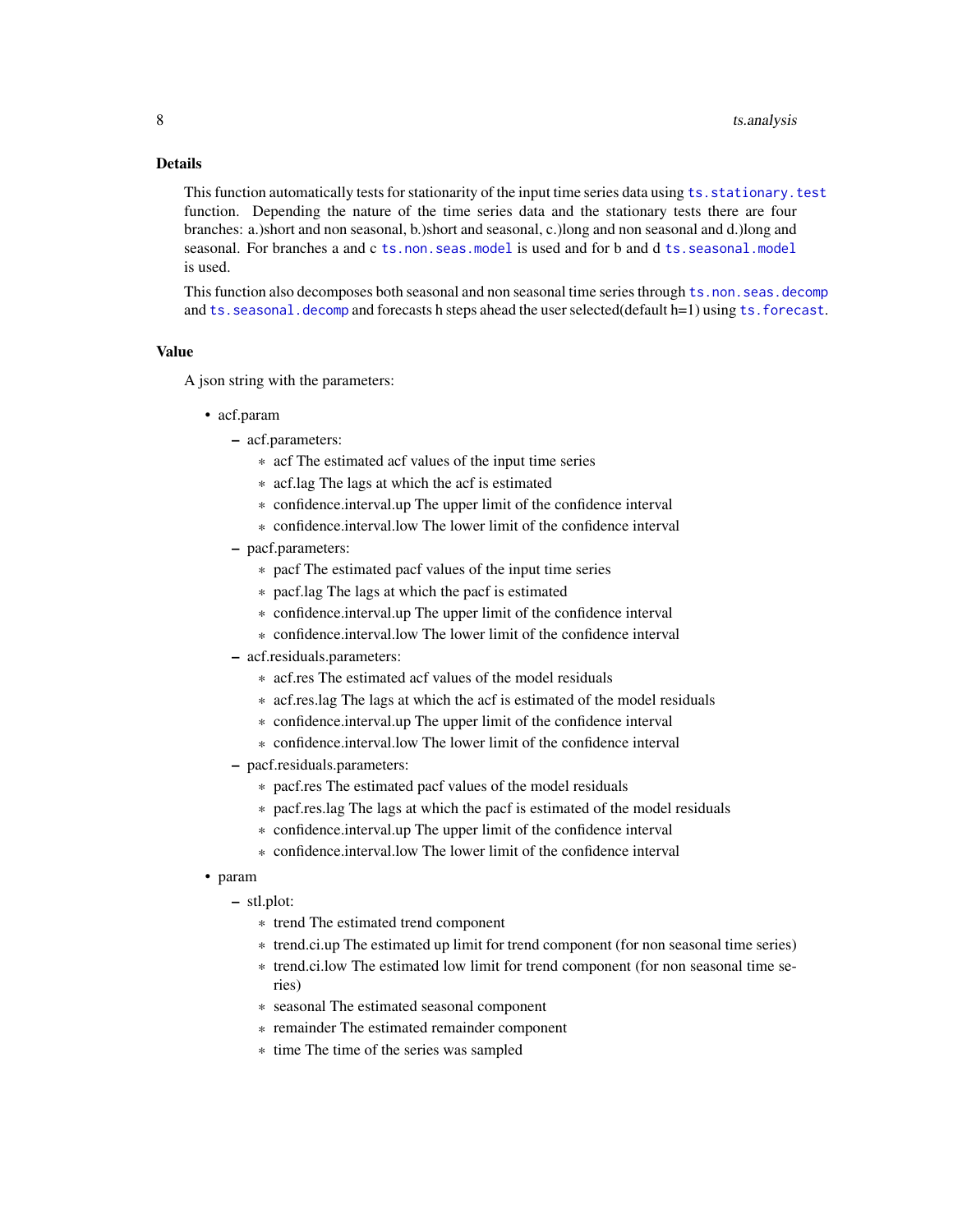#### <span id="page-8-0"></span>ts.analysis 9

- stl.general:
	- \* stl.degree The degree of fit
	- \* degfr The effective degrees of freedom for non seasonal time series
	- \* degfr.fitted The fitted degrees of freedom for non seasonal time series
	- \* fitted The model's fitted values
- residuals The residuals of the model (fitted innovations)
- compare:
	- \* arima.order The Arima order for seasonal time series
	- \* arima.coef A vector of AR, MA and regression coefficients
	- \* arima.coef.se The standard error of the coefficients
	- \* covariance.coef The matrix of the estimated variance of the coefficients
	- \* resid.variance The residuals variance
	- \* not.used.obs The number of not used observations for the fitting
	- \* used.obs The used observations for the fitting
	- \* loglik The maximized log-likelihood (of the differenced data), or the approximation to it used
	- \* aic The AIC value corresponding to the log-likelihood
	- \* bic The BIC value corresponding to the log-likelihood
	- \* gcv The generalized cross-validation statistic time series
	- \* aicc The second-order Akaike Information Criterion corresponding to the log-likelihood for seasonal time series
- forecasts
	- ts.model a string indicating the arima orders
	- data\_year The time that time series data were sampled
	- data The time series values
	- predict\_time The time that defined by the prediction\_steps parameter
	- predict values The predicted values that defined by the prediction steps parameter
	- up80 The upper limit of the 80% predicted confidence interval
	- low80 The lower limit of the 80% predicted confidence interval
	- up95 The upper limit of the 95% predicted confidence interval
	- low95 The lower limit of the 95% predicted confidence interval

#### Author(s)

Kleanthis Koupidis

#### See Also

[ts.stationary.test](#page-16-1), [ts.acf](#page-5-1), [ts.seasonal.model](#page-14-1), [ts.seasonal.decomp](#page-13-1), [ts.non.seas.model](#page-11-1), [ts.non.seas.decomp](#page-10-1), [ts.forecast](#page-9-1)

#### Examples

ts.analysis(Athens\_draft\_ts, prediction.steps=3)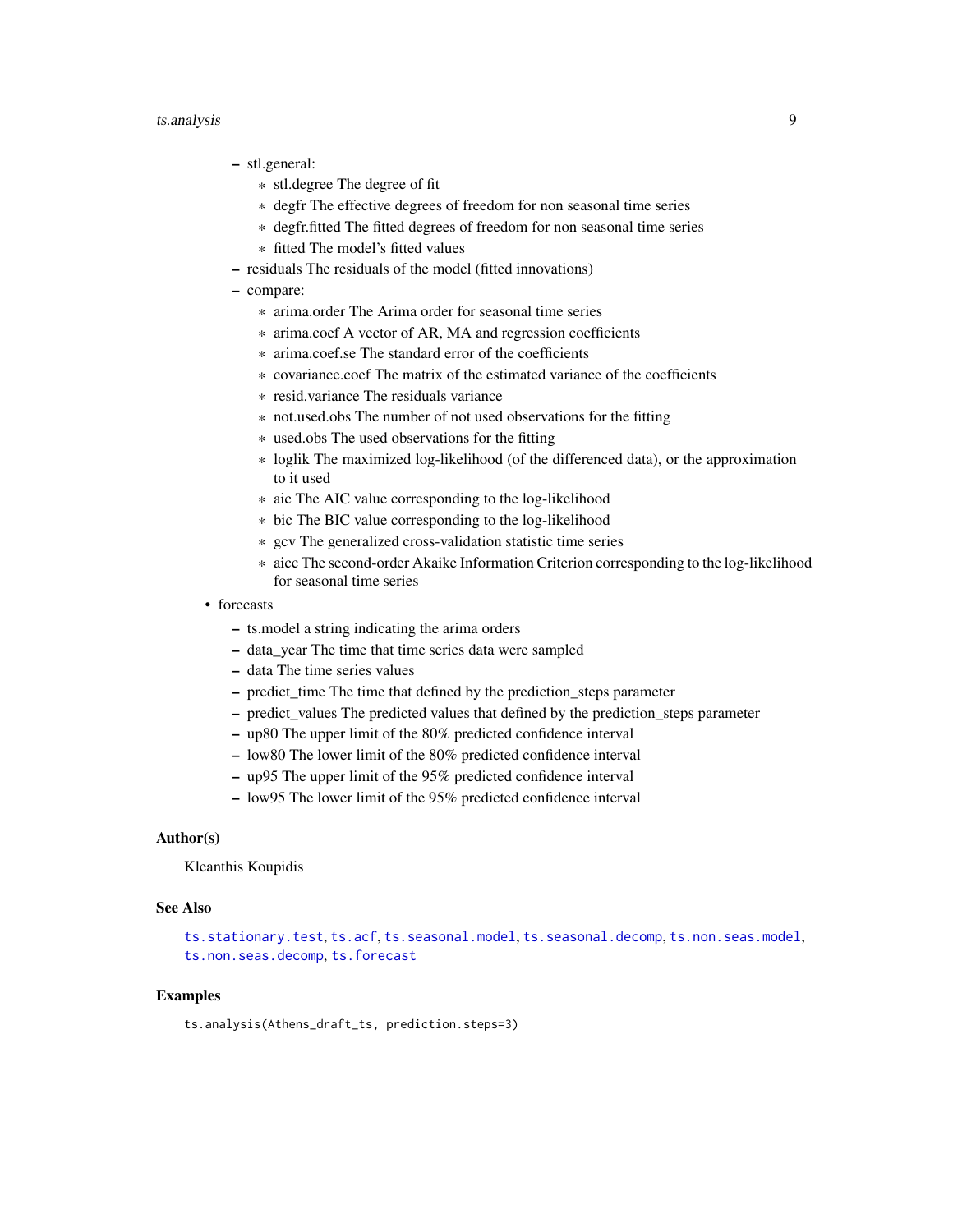<span id="page-9-1"></span><span id="page-9-0"></span>

#### Description

Univariate time series forecasts for short and long time series data using the appropriate model.

## Usage

```
ts.forecast(ts_modelx, h=1, tojson=F)
```
## Arguments

| ts_modelx | The input univariate time series data                                   |
|-----------|-------------------------------------------------------------------------|
| h.        | The number of prediction steps                                          |
| tojson    | If TRUE the results are returned in json format, default returns a list |

#### Details

This function is used internally in ts.analysis and forecasts the model that fits the input data using the auto.arima function(see forecast package). The model selection depends on the results of some diagnostic tests (acf,pacf,pp adf and kpss). For short time series the selected arima model is among various orders of the AR part using the first differences and the first order moving average component, with the lower AIC value.

#### Value

A list with the parameters:

- ts.model a string indicating the arima orders
- data\_year The time that time series data were sampled
- data The time series values
- predict\_time The time that defined by the prediction\_steps parameter
- predict\_values The predicted values that defined by the prediction\_steps parameter
- up80: The upper limit of the 80% predicted confidence interval
- low80: The lower limit of the 80% predicted confidence interval
- up95: The upper limit of the 95% predicted confidence interval
- low95: The lower limit of the 95% predicted confidence interval

## Author(s)

Kleanthis Koupidis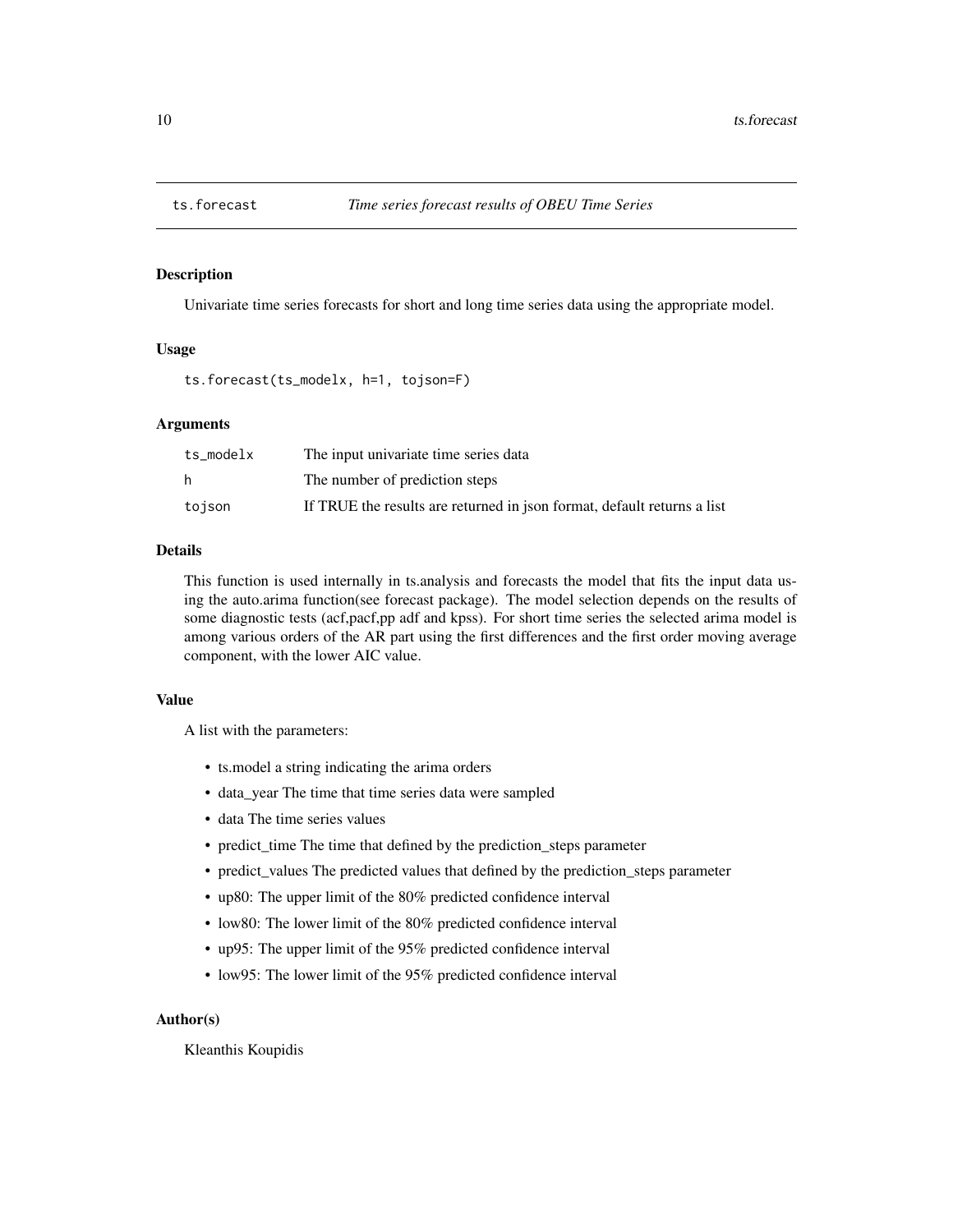## <span id="page-10-0"></span>ts.non.seas.decomp 11

## See Also

[ts.analysis](#page-6-1), [forecast](#page-0-0)

#### Examples

```
Athens_draft <- ts.non.seas.model(Athens_draft_ts)
#Hold the model object of non seasonal modeling
draft<-Athens_draft$model.summary
ts.forecast(draft)
```
<span id="page-10-1"></span>ts.non.seas.decomp *Non seasonal decomposition*

#### Description

Decomposition of time series with no seasonal component using local regression models

#### Usage

```
ts.non.seas.decomp(tsdata, tojson=F)
```
## Arguments

| tsdata | The input univariate non seasonal time series data                      |
|--------|-------------------------------------------------------------------------|
| tojson | If TRUE the results are returned in json format, default returns a list |

## Details

For non-seasonal time series there is no seasonal component. Local regression and likelihood models (locfit package) are used in order to extract the trend and remaider components.

## Value

A list with the following components:

- stl.plot:
	- trend The estimated trend component
	- trend.ci.up The estimated up limit for trend component
	- trend.ci.low The estimated low limit for trend component
	- seasonal The estimated seasonal component
	- remainder The estimated remainder component
	- time The time of the series was sampled
- stl.general:
	- stl.degree The degree of fit
	- degfr The effective degrees of freedom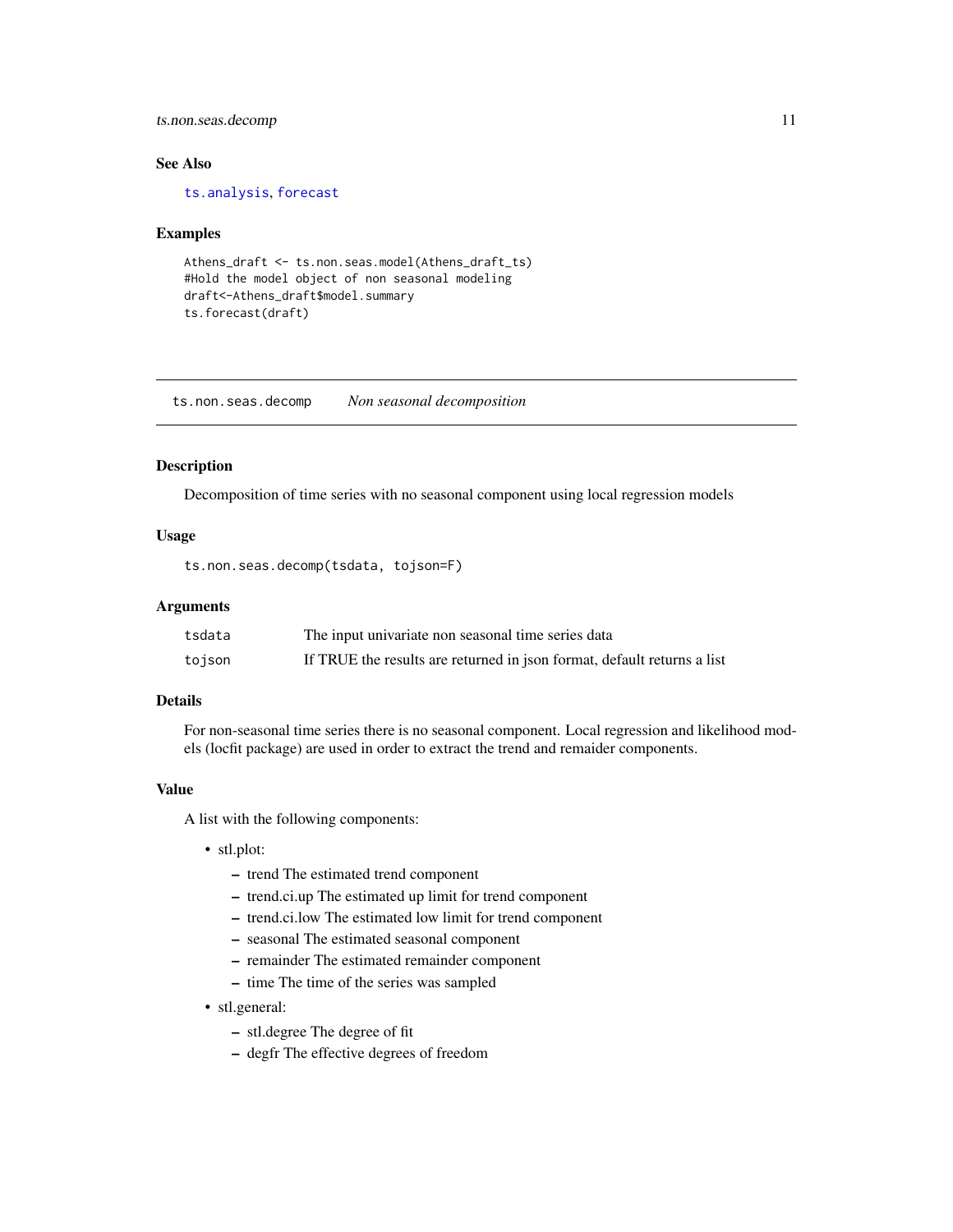#### <span id="page-11-0"></span>12 ts.non.seas.model

- degfr.fitted The fitted degrees of freedom
- residuals\_fitted:
	- residuals The residuals of the model (fitted innovations)
	- fitted The model's fitted values
	- time the time of tsdata
	- line The y=0 line
- compare:
	- resid.variance The residuals variance
	- used.obs The used observations for the fitting
	- loglik The maximized log-likelihood (of the differenced data), or the approximation to it used
	- aic The AIC value corresponding to the log-likelihood
	- bic The BIC value corresponding to the log-likelihood
	- gcv The generalized cross-validation statistic

## Author(s)

Kleanthis Koupidis

## References

add

## See Also

[ts.analysis](#page-6-1), [locfit](#page-0-0), [predict.locfit](#page-0-0)

#### Examples

ts.non.seas.decomp(Athens\_draft\_ts)

<span id="page-11-1"></span>ts.non.seas.model *Model fit of non seasonal time series*

## Description

Model fit of non seasonal time series

## Usage

```
ts.non.seas.model(tsdata, x.ord=NULL, tojson=F)
```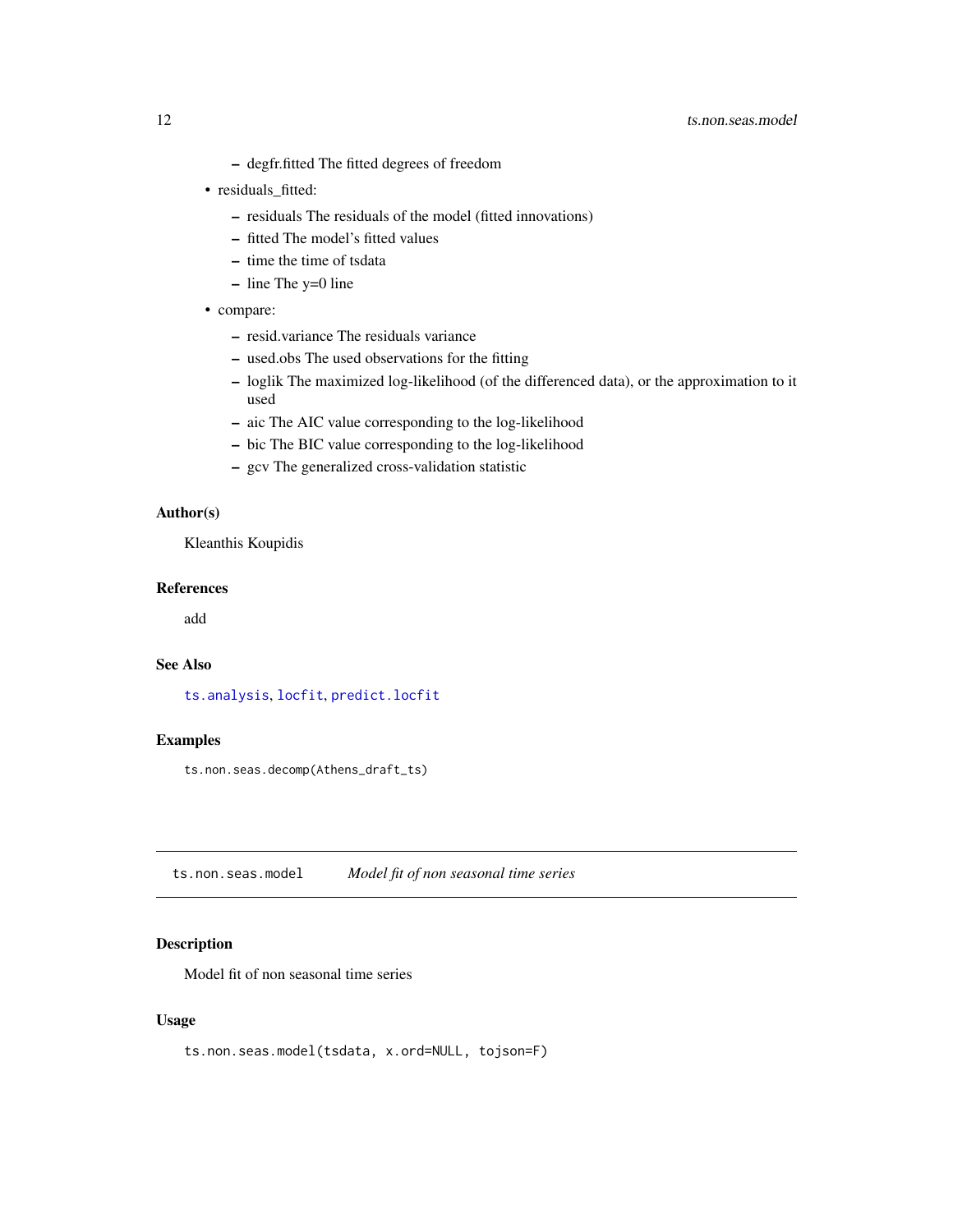#### <span id="page-12-0"></span>**Arguments**

| tsdata | The input univariate non seasonal time series data                      |
|--------|-------------------------------------------------------------------------|
| x.ord  | An integer vector of length 3 specifying the order of the Arima model   |
| tojson | If TRUE the results are returned in json format, default returns a list |

## Details

Model fit of non seasonal time series using arima models of non seasonal time series data. The model with the lowest AIC value is selected for forecasts.

## Value

A list with the following components:

- model.summary:
	- ts\_model The summary model details returned as Arima object for internal use in ts.analysis function
- model:
	- ts\_model:
	- arima.order The Arima order
	- arima.coef A vector of AR, MA and regression coefficients
	- arima.coef.se The standard error of the coefficients
- residuals: The residuals of the model (fitted innovations)
- compare:
	- variance.coef The matrix of the estimated variance of the coefficients
	- resid.variance The MLE of the innovations variance
	- not.used.obs The number of not used observations for the fitting
	- used.obs the number of used observations for the fitting
	- loglik The maximized log-likelihood (of the differenced data), or the approximation to it used
	- aic The AIC value corresponding to the log-likelihood
	- bic The BIC value corresponding to the log-likelihood
	- aicc The second-order Akaike Information Criterion corresponding to the log-likelihood

## Author(s)

Kleanthis Koupidis

#### See Also

#### [ts.analysis](#page-6-1), [Arima](#page-0-0)

#### Examples

ts.non.seas.model(Athens\_draft\_ts)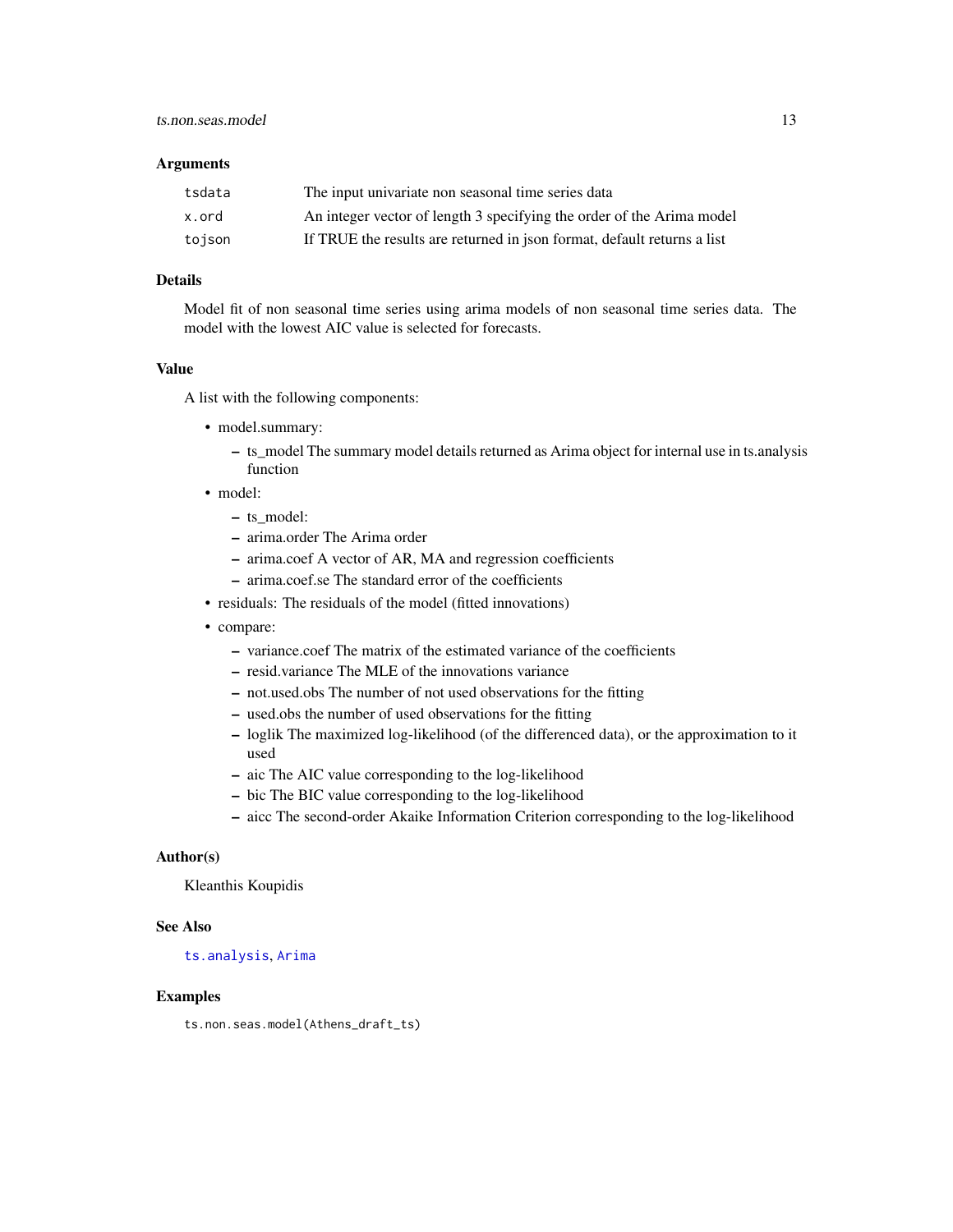<span id="page-13-1"></span><span id="page-13-0"></span>ts.seasonal.decomp *Decomposition of seasonal time series*

#### **Description**

Decomposition of seasonal time series data using stlm from forecast package. This function is used internally in ts.analysis.

## Usage

ts.seasonal.decomp(tsdata, tojson=F)

## Arguments

| tsdata | The input univariate seasonal time series data                          |
|--------|-------------------------------------------------------------------------|
| tojson | If TRUE the results are returned in json format, default returns a list |

## Details

Decomposition of seasonal time series data through arima models is based on stlm from forecast package and returns a list with useful parameters for OBEU.

#### Value

A list with the following components:

- stl.plot:
	- trend: The estimated trend component
	- seasonal: The estimated seasonal component
	- remainder: The estimated remainder component
	- time: The time of the series was sampled
- stl.general:
	- model.summary The summary object of the arima model to use in forecast if needed
	- stl.win: An integer vector of length 3 indicating the spans used for the "s", "t", and "l" smoothers
	- stl.degree: An integer vector of length 3 indicating the polynomial degrees for these smoothers
- residuals\_fitted:
	- residuals: The residuals of the model (fitted innovations)
	- fitted: The model's fitted values
	- time the time of tsdata
	- line The y=0 line
- compare:
	- arima.order: The Arima order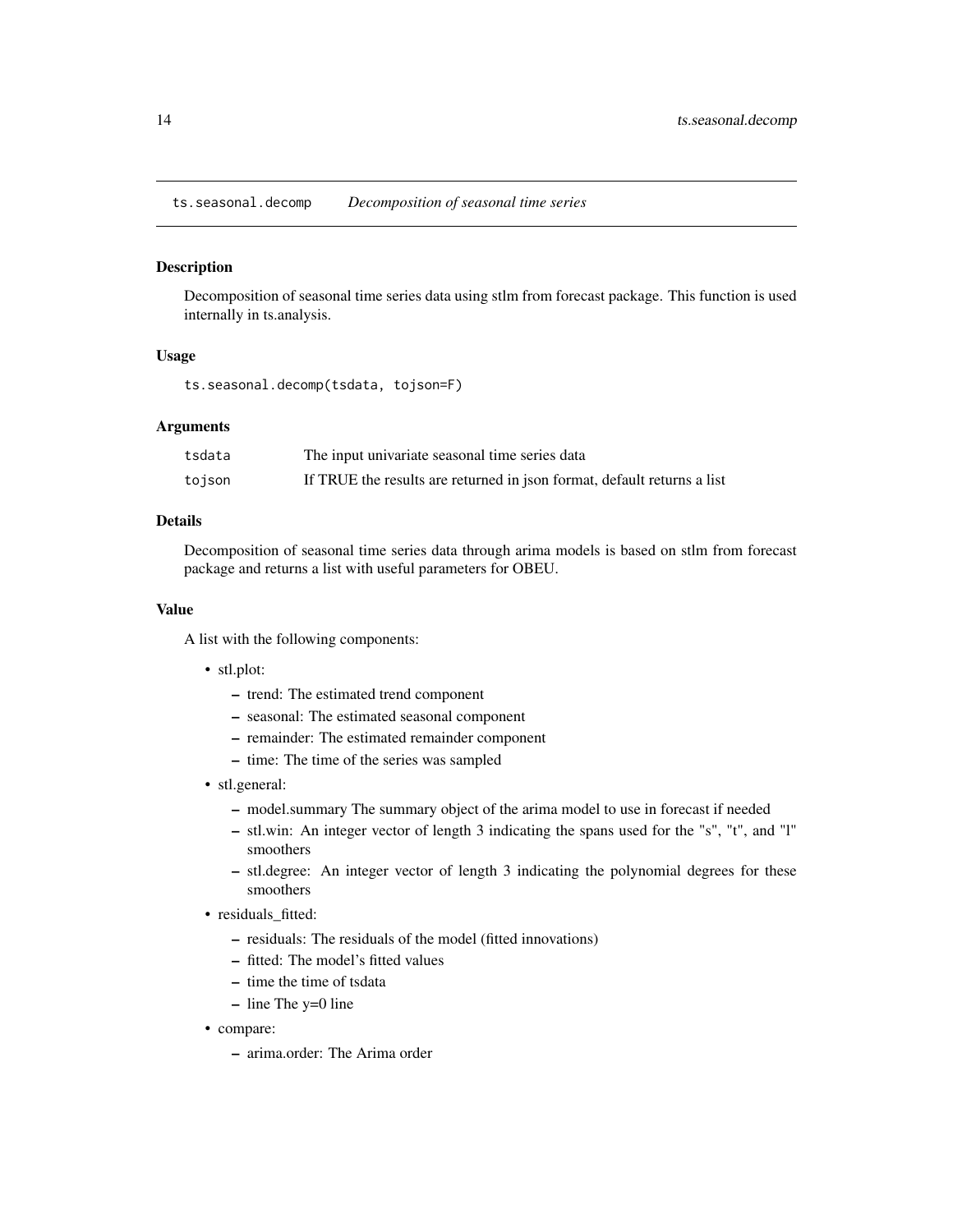- <span id="page-14-0"></span>– arima.coef: A vector of AR, MA and regression coefficients
- arima.coef.se: The standard error of the coefficients
- covariance.coef: The matrix of the estimated variance of the coefficients
- resid.variance: The MLE of the innovations variance
- not.used.obs: The number of not used observations for the fitting
- used.obs: the number of used observations for the fitting
- loglik: The maximized log-likelihood (of the differenced data), or the approximation to it used
- aic: The AIC value corresponding to the log-likelihood
- bic: The BIC value corresponding to the log-likelihood
- aicc: The second-order Akaike Information Criterion corresponding to the log-likelihood

#### Author(s)

Kleanthis Koupidis

#### References

add

## See Also

[ts.analysis](#page-6-1), [stlm](#page-0-0)

<span id="page-14-1"></span>ts.seasonal.model *Model fit of seasonal time series*

#### Description

Model fit of seasonal time series

#### Usage

```
ts.seasonal.model(tsdata, x.ord=NULL, tojson=F)
```
#### Arguments

| tsdata | The input univariate seasonal time series data                          |
|--------|-------------------------------------------------------------------------|
| x.ord  | An integer vector of length 3 specifying the order of the Arima model   |
| toison | If TRUE the results are returned in json format, default returns a list |

## Details

Model fit of seasonal time series using arima models of seasonal time series data. The model with the lowest AIC value is selected for forecasts.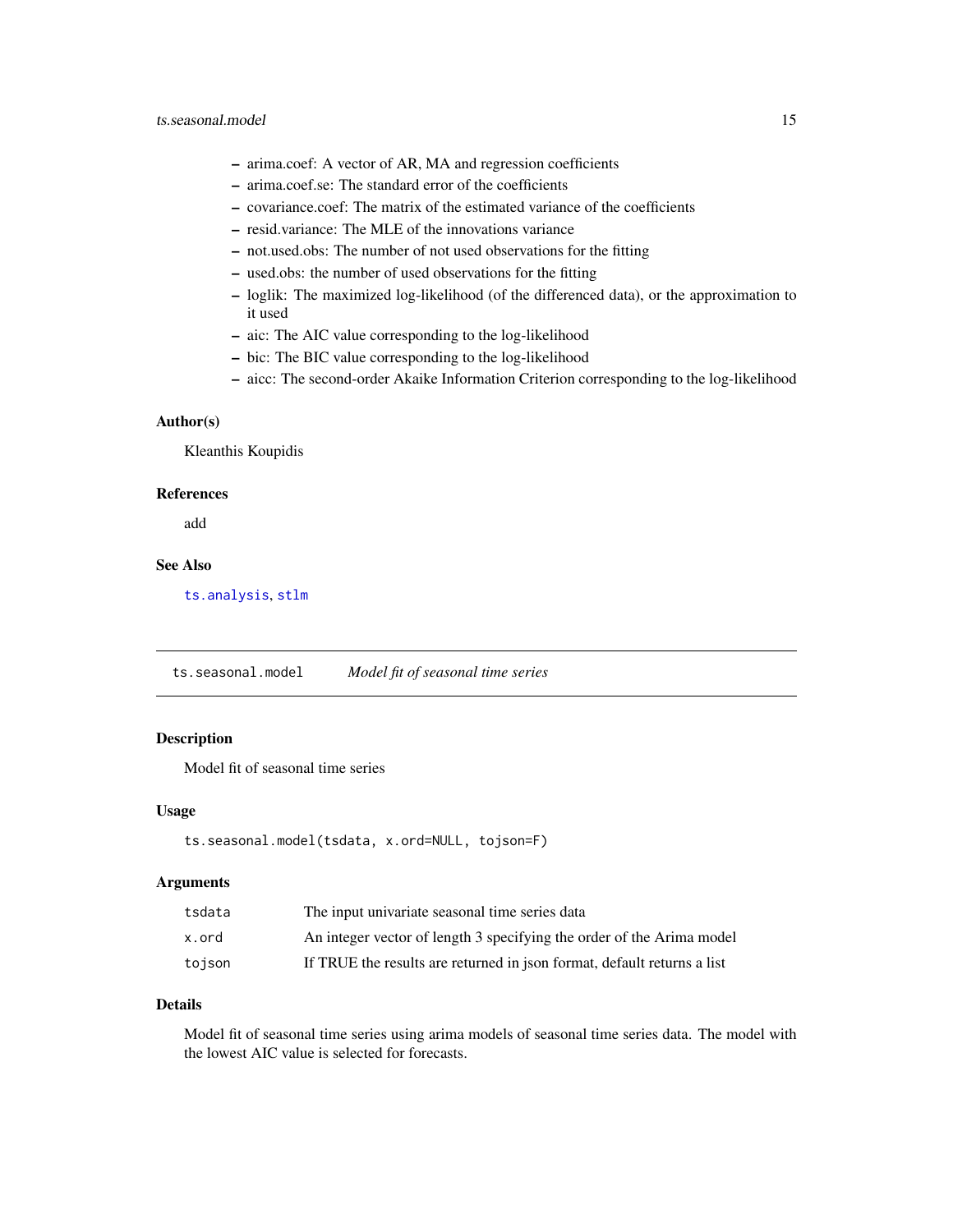<span id="page-15-0"></span>A list with the following components:

- model.summary:
	- ts\_model The summary model details returned as Arima object for internal use in ts.analysis function
- model:
	- ts\_model
	- arima.order The Arima order
	- arima.coef A vector of AR, MA and regression coefficients
	- arima.coef.se The standard error of the coefficients
- residuals\_fitted:
	- residuals The residuals of the model (fitted innovations)
	- fitted The model's fitted values
	- time the time of tsdata
	- line The y=0 line
- compare:
	- variance.coef The matrix of the estimated variance of the coefficients
	- resid.variance The MLE of the innovations variance
	- not.used.obs The number of not used observations for the fitting
	- used.obs the number of used observations for the fitting
	- loglik The maximized log-likelihood (of the differenced data), or the approximation to it used
	- aic The AIC value corresponding to the log-likelihood
	- bic The BIC value corresponding to the log-likelihood
	- aicc The second-order Akaike Information Criterion corresponding to the log-likelihood

## Author(s)

Kleanthis Koupidis

## See Also

[ts.analysis](#page-6-1), [Arima](#page-0-0)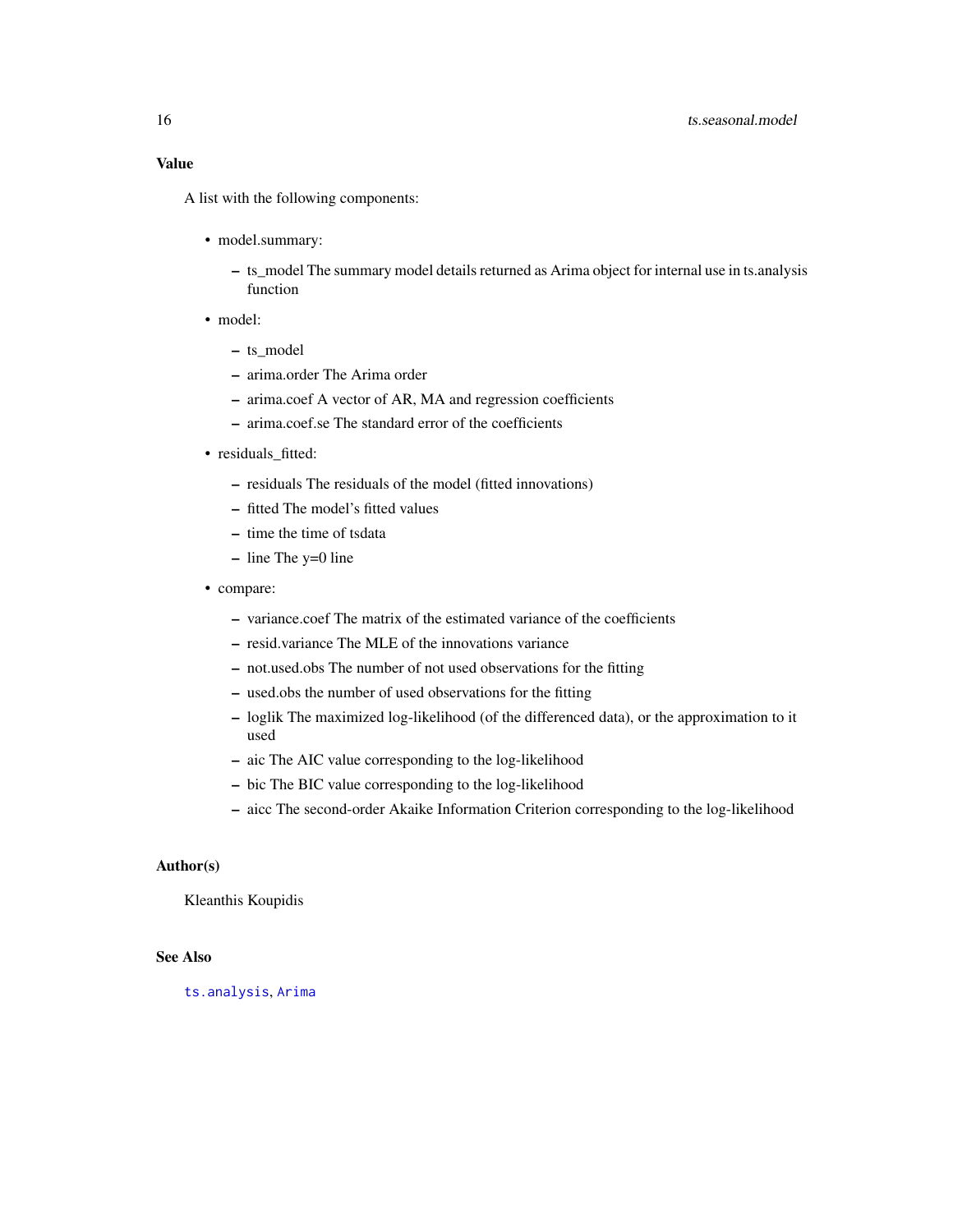#### <span id="page-16-1"></span><span id="page-16-0"></span>Description

This functions tests the stationarity of the input time series data.

#### Usage

```
ts.stationary.test(tsdata)
```
#### Arguments

tsdata The input univariate time series data

## Details

This function tests the deterministic and stochastic trend of the input time series data. This function uses ACF and PACF functions from forecast package, Phillips Perron test, Augmented Dickey Fuller (ADF) test, Kwiatkowski Phillips Schmidt Shin (KPSS) test, from tseries package and Mann Kendall test for Monotonic Trend Cox Stuart trend test from trend package.

Phillips Perron test tests the null hypothesis of whether a unit root is present in a time series sample, against a stationary alternative. The truncation lag parameter is set to trunc $(4*(n/100)^{\wedge}0.25)$ , where n the length of the in input time series data

Augmented Dickey Fuller (ADF) test, tests the null hypothesis of whether a unit root is present in a time series sample. The truncation lag parameter is set to trunc( $(n-1)$  $(1/3)$ )), where n the length of the input time series data

Kwiatkowski Phillips Schmidt Shin (KPSS) test, tests a null hypothesis that an observable time series is stationary around a deterministic trend (i.e. trend stationary) against the alternative of a unit root. The truncation lag parameter is set to trunc( $3*sqrt(n)/13$ ), where n the length of the input time series data

The non parametric Mann Kendall test is used to detect monotonic trends. The null hypothesis, H0, is that the data come from a population with independent realizations and are identically distributed. The alternative hypothesis, HA, is that the data follow a monotonic trend.

The Cox Stuart test is a modified sign test. The null hypothesis, H0, is that the input time series assumed to be independent against the fact that there is a time dependent trend (monotonic trend).

#### Value

A string indicating if the time series is stationary or non stationary for internal use in ts.analysis.

#### Author(s)

Kleanthis Koupidis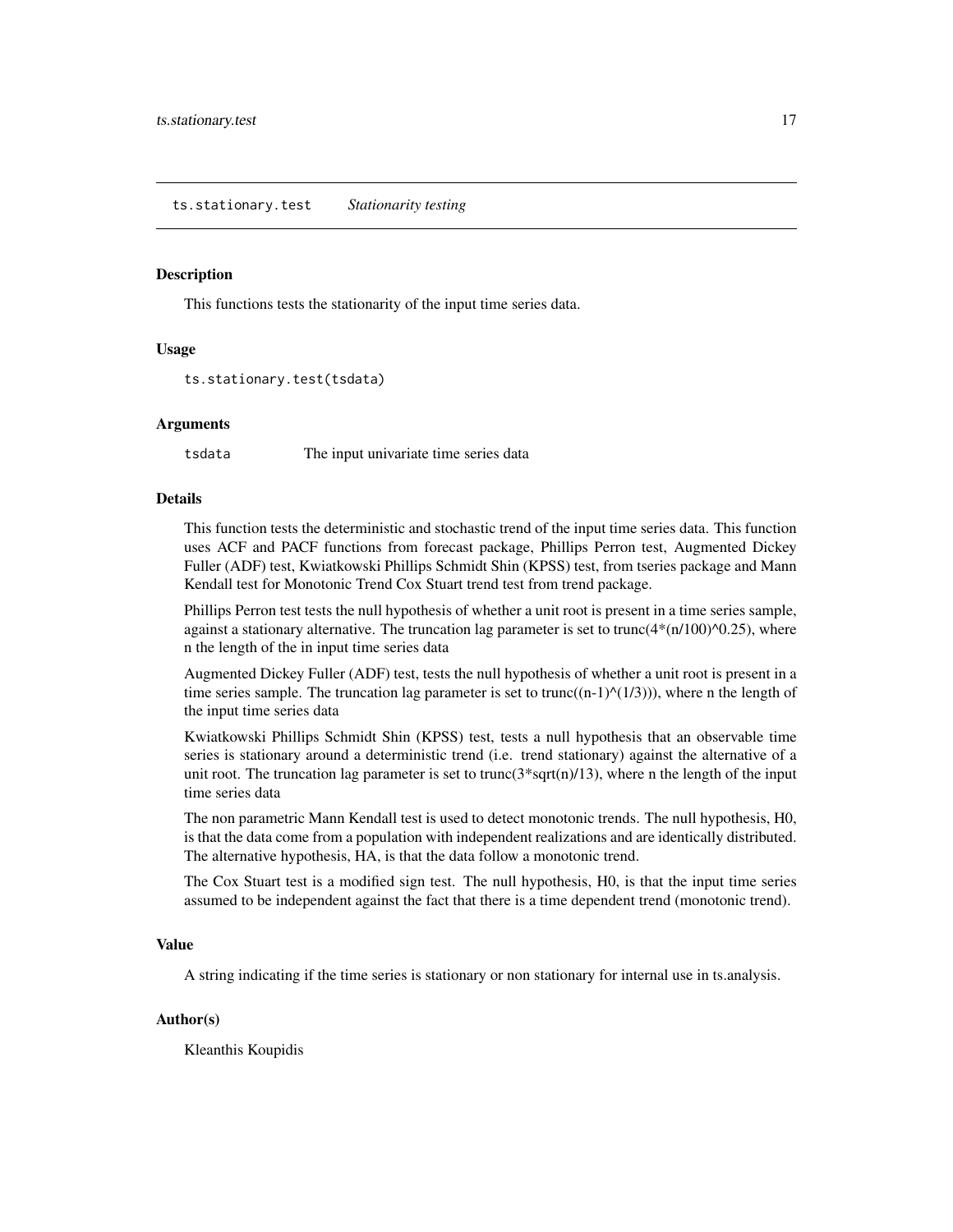## <span id="page-17-0"></span>References

tseries, trend

## See Also

[ts.analysis](#page-6-1), [Acf](#page-0-0), [Pacf](#page-0-0), [pp.test](#page-0-0), [adf.test](#page-0-0), [kpss.test](#page-0-0), [mk.test](#page-0-0), [cs.test](#page-0-0)

## Examples

ts.stationary.test(Athens\_approved\_ts)